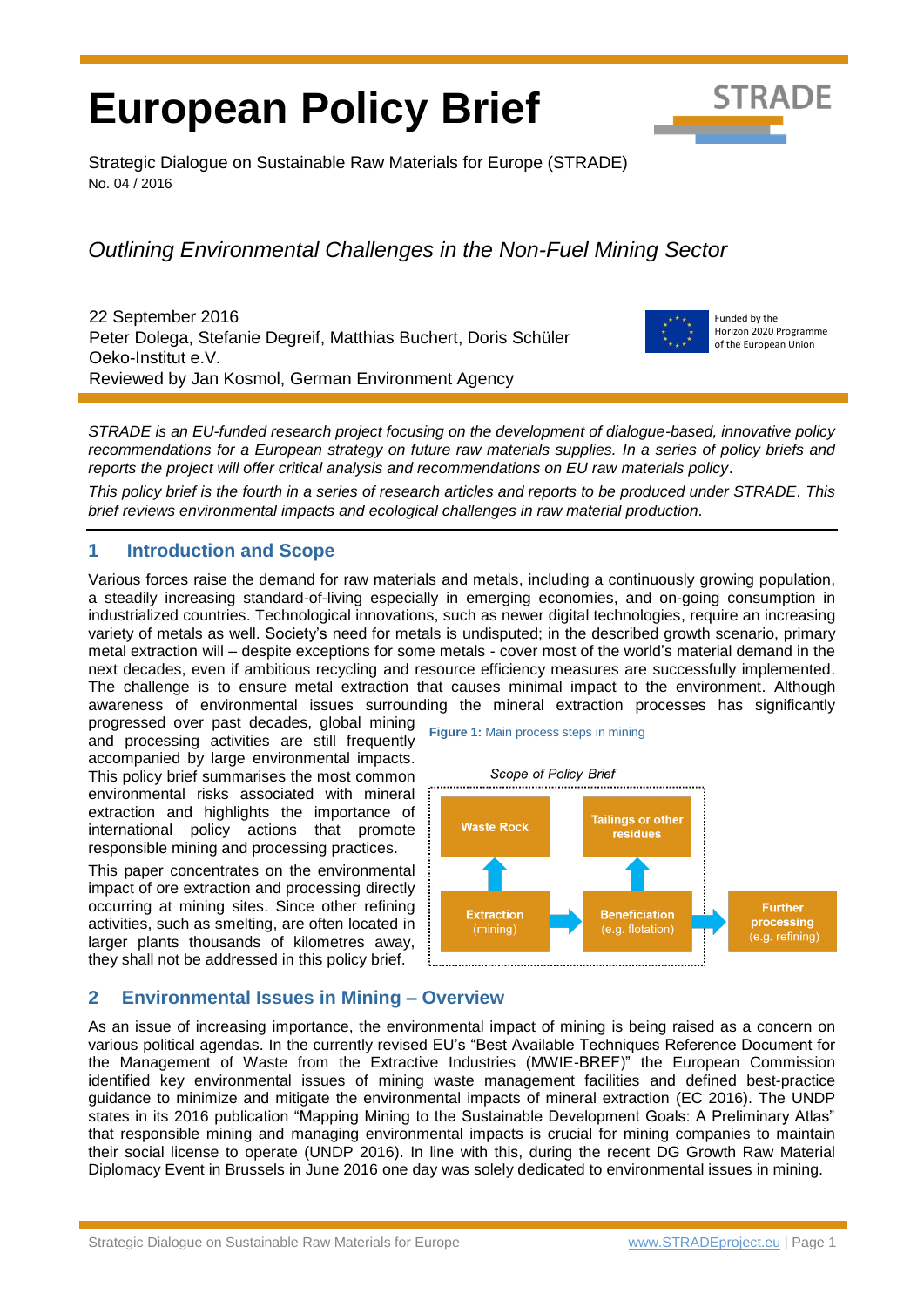The past efforts of industry and governments have led to significant improvements in environmental performance. However, the severe environmental impact from many active and abandoned mines still needs to be addressed. Later policy briefs will address the economic and social challenges for responsible mining practices; this paper focuses on the main environmental mining aspects.

If adequate technologies or management practices are applied, the following major environmental impacts from mining can be substantially mitigated.

- **Acid Mine Drainage (AMD):** According to the UNEP, AMD poses a serious threat to water resources and is the mining industry's top environmental problem (UNEP 2010). AMD occurs when sulphide minerals, which are part of waste rocks or mining tailings<sup>1</sup>, are exposed to oxygen and water, leading to a chemical reaction in which sulfuric acid forms. The acid dissolves heavy metals, such as arsenic, cadmium, mercury or lead, and can contaminate groundwater and soil if no restraining systems are installed. The next section provides more details.
- **Water contamination:** Several factors can cause severe ground water contamination. In addition to acid mine drainage, as described above, mining often penetrates the earth to depths which reach the water table. This allows groundwater to flow into the mining pit, which may contaminate local groundwater. Leakages from tailing ponds if the floor and sides are not properly sealed can lead to high concentrations of toxic reagents and heavy metals in groundwater. Toxic components originate in applied chemical reagents, such as cyanide or nitrogen-compounds, as well as by-elements in ore (UNEP 2010, ELAW 2010). Contaminated groundwater may affect the clean water supply, surface water and, via irrigation, agricultural soils. Toxic effluent waters from processing that are not properly treated or retained directly contaminate surface waters and affect ecosystems and human health, e.g. via the food-chain.
- **Dam bursts and flooding:** Tailings deposits are stored in large ponds or dams known as Tailing Storage Facilities (TSF). In climates with heavy rainfall and in tectonically active regions, a TSF has a higher risk of failure. A TSF failure is the risk with the largest environmental impact. Failures can kill aquatic life and pollute surface and drinking water over large areas downstream. Similarly, surface flooding from heavy rainfall can release the toxic tailing sludge into surrounding areas. Further details on these risks are given in the next section.
- **Waste production:** Mineral extraction is the largest global waste producer, particularly from copper, zinc, bauxite and nickel mining (Manhart 2016). Depending on the specific ore grades and the degree of overburden, the ratio of waste to metal mined is large (Dold 2014). For example, to mine seven grams of gold, on average one tonne of waste material must be mined, not including the overburden (Priester and Dolega 2015).
- **Air pollution:** All mining stages can affect air quality, since fine particles and dust are often produced and dispersed by the wind. This can lead to a range of environmental impacts and adverse human health effects, particularly if the dust contains heavy metals. Dust emissions from tailings with a heavy-metal load and very fine grain sizes are the most critical issue if not properly managed. Volatile reagents such as mercury in ASM gold mining as well as VOC emissions from flotation reagents or NO<sub>x</sub> emissions from diesel-powered engines can pollute the air.
- **Soil erosion and contamination:** Land conversion due to mining and its infrastructure destroys or contaminates soil cover in many cases, which constitutes a long term or even total loss of agricultural potential. Mining processes, such as crushing and milling, reduce soil particle sizes significantly, enhancing erosion by rainfall, runoff water or wind. This can have significant impact on the immediate and downstream ecosystems and human health. While high sediment loads in surface waters commonly lead to drastic changes in aquatic ecosystems, wind erosion often leads to mid and long distance transport of particles that might contain heavy metals or other harmful substances. Erosion can have even more devastating effects if coupled with processing chemical leak and/or AMD.
- **Water availability:** The mining industry's demand for water can exacerbate existing water competition with agriculture and consumers in regions where either water availability is low or water consumption is

l

<sup>1</sup> Tailings are the materials left over after wet processes used to separate the valuable fraction from the uneconomic fraction of an ore. The leftover slurry is referred to as tailings and consists of fine particles and chemical reagents. Sometimes, it has high concentrations of toxic substances. The tailings are usually stored in impoundments known as a Tailing Storage Facility (TSF) *(compare* [Figure 1](#page-0-0)*).*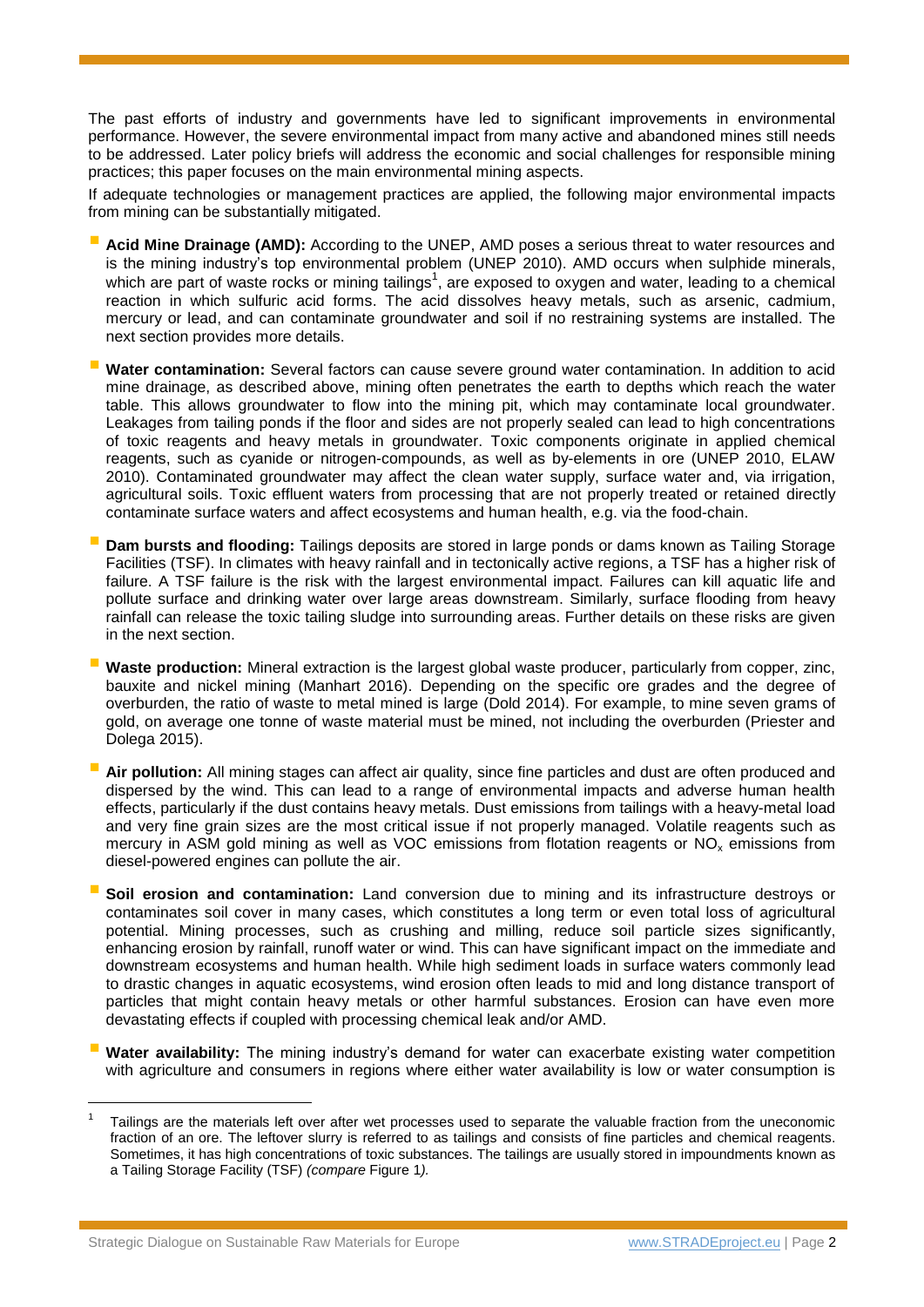too high. Groundwater lowering for mining further aggravates water stress. Governments as well as mining industry acknowledge water usage and management as an exigent concern to address with local population (IM4DC 2014; ICMM 2015; Buxton 2012).

- **Ecosystem destruction:** Mining, particularly large-scale open pit mining, can cause all or partial destruction of ecosystems and agricultural land. Impact on ecosystems is also very high for mining sites located in protected areas with high biodiversity or high vulnerability and low resilience. The habitats of many animal species may be destroyed and migratory animals' population size and diversity can decline. The previously mentioned effects on water resources can further harm aquatic wildlife and destroy wetlands.
- **Radioactive radiation:** This can arise from radioactive elements embedded in the ore that are contained in the tailings. Human health and ecosystems might be endangered by radioactive dusts transported by wind erosion and radioactive groundwater contamination from leaking TSFs.
- **Submarine / riverine tailings disposal:** Mining sites close to bodies of water, e.g. in Indonesia, the Philippines, Papua New Guinea and Norway, often dispose of tailings directly into rivers or the sea, although most industries and stakeholders widely agree that riverine and shore marine disposal should be generally banned due to the high risk of environmental contamination (Dold 2014).

Technologies and management practices to significantly reduce the environmental impacts are available and have been successfully implemented at many mining sites. Europe's mining suppliers can particularly contribute to this development with sound technological solutions. However, these technologies are often not applied for reasons such as economic motives, lack of regulation, insufficient capacity to enforce existing regulations and the ongoing use of old technology. In small-scale mining in developing and emerging countries, low levels of education reduce local residents' ability to adapt to technological advances

## **3 Challenges and Hotspots**

Five issues in the next sections cover selected hot spots for mineral mining: acid mine drainage, tailings dam/TSF failures, radioactivity in tailings and waste and submarine tailing disposal. The last section highlights environmental impacts from decreasing ore grades.

#### *3.1 Acid Mine Drainage (AMD)*

Acid Mine Drainage (AMD) is one of the main problems related to mining. It is particularly an issue for copper, zinc and lead mining since they are often associated with sulfidic ore. AMD at iron ore or bauxite mines rarely occurs because the metals are usually embedded in non-sulfidic ores (Manhart et al. 2015). Long-lasting pollution is the most significant issue associated with AMD; the effects of acidic waters produced from AMD can last for hundreds or thousands of years (Widerlund et al. 2014). AMD after mine closure poses especially a threat. Globally, many regions face direct legacies from the ongoing environmental damage due to AMD at former mining sites. Often, the former mining company cannot be held accountable for the negative environmental impacts. As a consequence, no rehabilitation is performed or the rehabilitation has to be financed from public or social funds. A 2008 study revealed that nine percent of the rivers in England and Wales are at risk of not meeting their *Water Frame Directive* targets as a consequence of abandoned mines. In most cases acid mine drainage continues to pollute the water. (Environment Agency 2008)

While most abandoned mine sites and tailings ponds are hidden and do not receive the immediate attention of nearby inhabitants, some can still be found close to residential areas. For instance, residues from gold mining were deposited in sparsely populated areas outside of Johannesburg, South Africa, before the 1950s (Kneen 2015). Sharp population growth led to rapid urbanization that currently extends beyond the closed mines; tailings ponds that were remote 60 years ago now neighbour residential areas. Studies show that the area is largely affected by AMD (Mining Weekly 2010).

#### *3.2 Tailings Dam Failures*

Alongside the described possible environmental impacts of controlled mining operations, accidents may also lead to massive ecological problems. Tailings dam failures are one of the most devastating environmental accidents. In Brazil in November 2015, a tailings dam failure discharged more than 50 million cubic meters of sludge into the surrounding areas. The resulting mudflow interrupted the drinking water supply of at least 260 000 people, more than 600 inhabitants lost their homes and several people died. The mudflow contaminated more than 600 km of the nearby river Rio Doce (Neves et al. 2016). Water samples from the river indicate concentrations of substances such as lead, aluminium, iron, barium, copper, boron and mercury by far exceed tolerable levels. The river's toxic water composition now renders it useless for irrigation or consumption. Biodiversity and density of aquatic species has also sharply dropped; most of the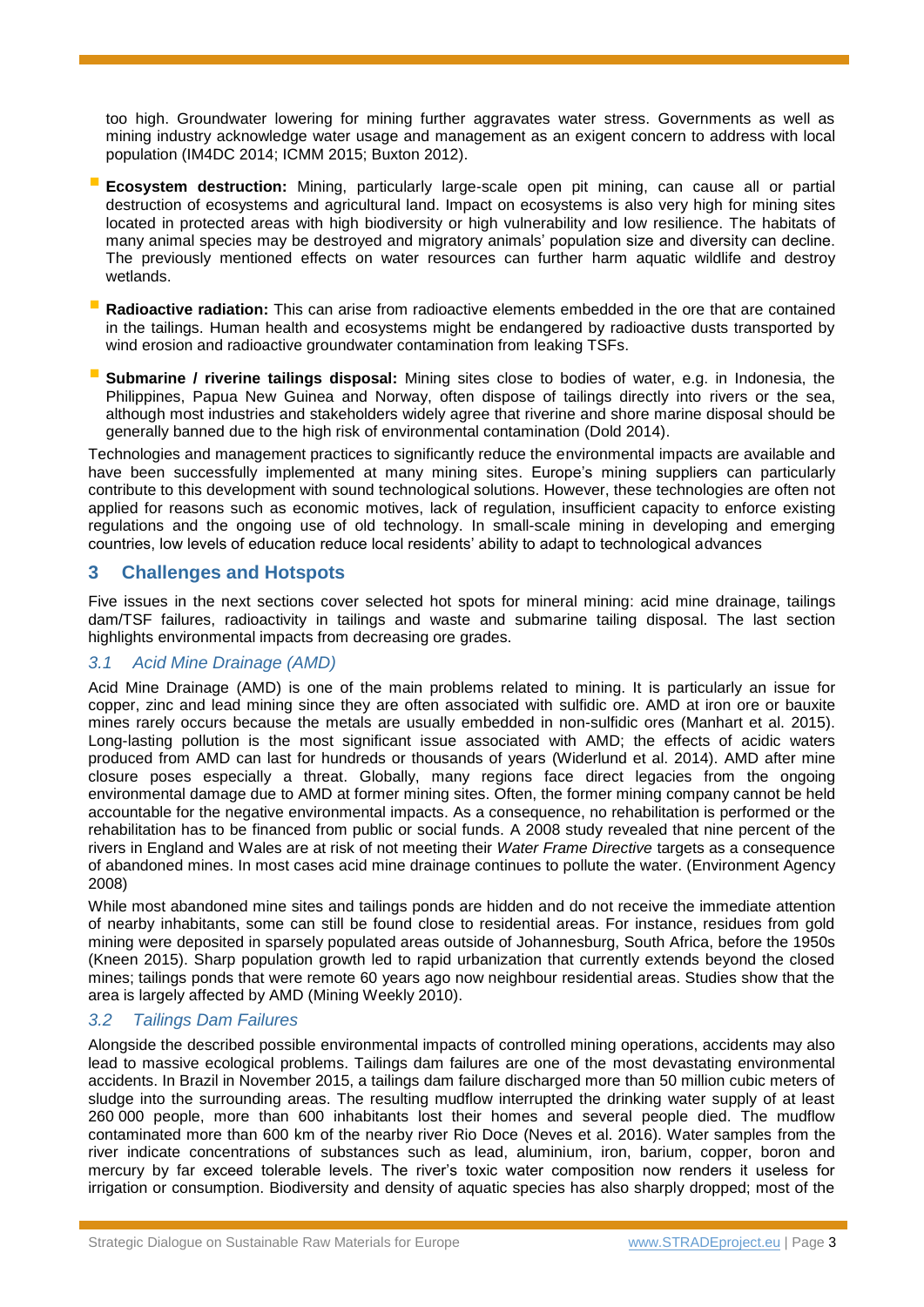endemic biodiversity as well as the gallery forests were destroyed by the waste wave. The wave reached the Atlantic Ocean and contaminated the fragile coastal region. Media reports often refer to the catastrophe as the "Brazilian Fukushima", pointing out the devastating environmental consequences (FAZ 2015).

This catastrophe is not a secluded case. The history of mining is paved with TSF failures similar to Brazil's. Between 2000 and 2009, twenty dam bursts were reported worldwide. Dam construction underestimated the risk factors for a failure, especially heavy rainfall events and snowmelt. Climate change may likely lead to more heavy precipitation events, resulting in more frequent accidents. Consequently, dams should be constructed with strong consideration for all possible atmospheric conditions or seismic activities (Azam and Li 2010).

Tailing dam heights widely vary, from less than ten meters to up to hundred meters. Even for 100 m dams, dam bursts do occur. The higher the dam, the more content can be released during a failure (Rico et al. 2007). Uncontrollable events such as rainfall and seismic activity are the main reasons for dam failure, although mistakes in management operation and structural weaknesses also cause accidents. New vacuum and pressure technologies developed over the last decades offer more environmentally sound possibilities for tailings storage. In dry tailings disposal, the deposited unsaturated tailings help mitigate dam burst risks. However, the technique can primarily be used for only low throughput operations; only few mining projects use the technique due to higher production costs (Davies 2011).



<span id="page-3-0"></span>

Tailing dam accidents do not only affect developing countries. Between 2000 and 2009, 5 dam failures occurred in North America and 6 in European countries. Moreover, Europe has the worst incidents-to-mines ratio (1:200). Different climate conditions may play a key role. Australia, for example, has three times more mine sites, but reports eight times fewer tailings dam failures (compare [Figure 2\)](#page-3-0). Many European regions are exposed to flooding from snow melt and heavy rainfall. The global inventory of all reported dam bursts over the last 100 years estimates a 1.2% failure rate (Azam and Li 2010). Incident rates could be even higher, particularly in Africa, South America or Asia as accidents at remote locations might be undetected by the public and go unreported.

#### *3.3 Radioactivity in Tailings*

Although tailing radioactivity mostly stems from uranium mining, the waste from extracting other metals associated with radioactive by-elements can also irradiate tailings sludge. Wind erosion can then transport the radioactive dust, and rainfall and oxygen may dissolve the radioactive particles and trigger mine drainage, contaminating streams, aquifers and groundwater. The radioactivity can enter the food chain and affect human health and wildlife.

Rare-earths mining and processing often coincide with radioactivity leaks from thorium (Dold 2014, Walz et al. 2016). For example, a twenty-year follow-up study by the Chinese Healthcare Research Centre indicates that workers in Baotou have higher risks of dying from lung cancer (Schüler et al. 2011).

In another example, gold production in the Witwatersrand basin in South Africa mined approximately 800 000 tonnes of uranium, three quarters of which remains in openly exposed regional tailing dumps (Winde 2013). This 600 000 tonnes of radioactive mining waste represents ten times more than the world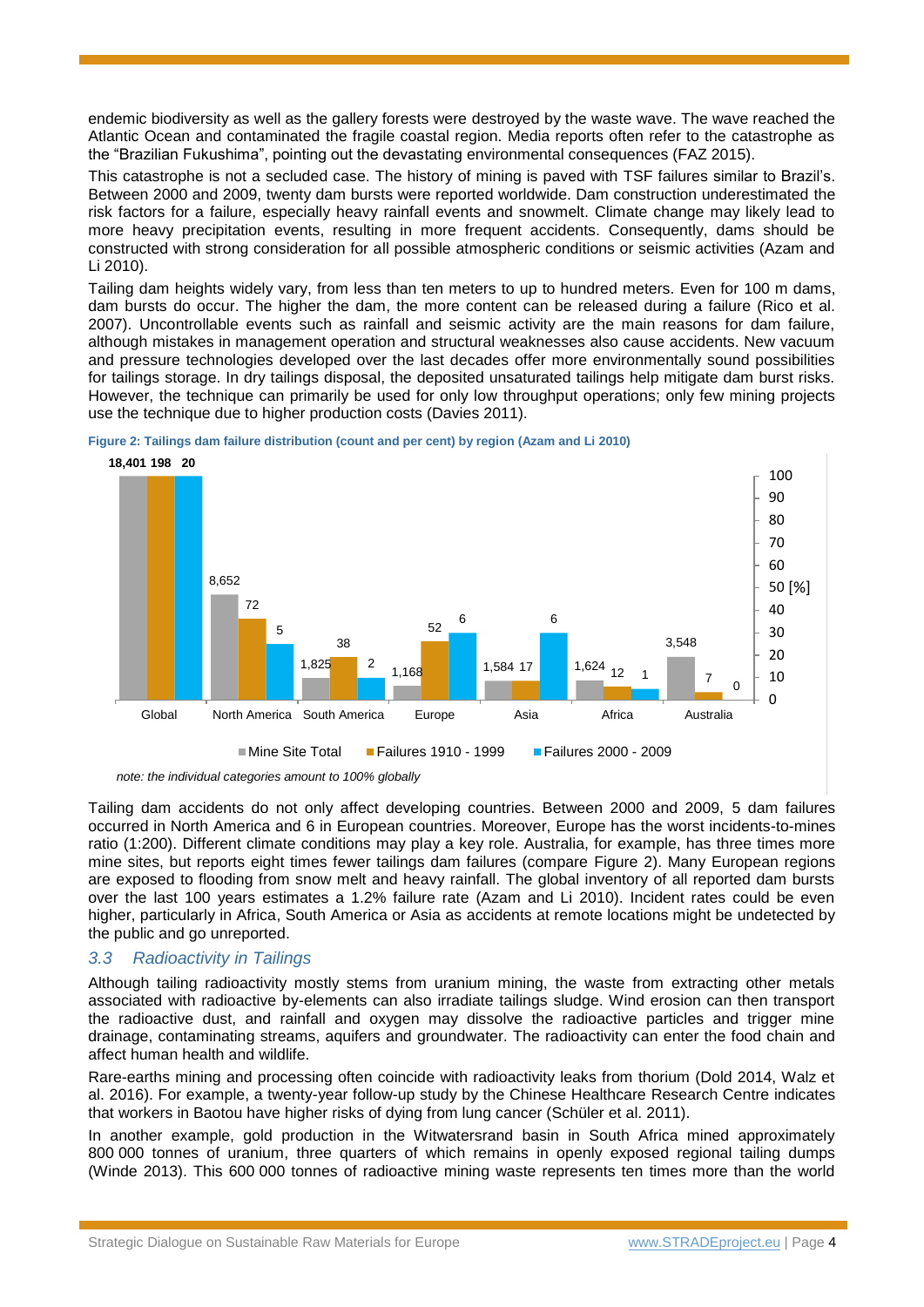uranium production in 2014. With a uranium concentration exceeding that of tailings from uranium mining, this incident has a strong impact on the surrounding environment (Winde 2013).

A research project commissioned by the German Environment Agency reports that waste from mining uranium, thorium, tantalum, niobium and rare-earth elements imposes a high risk of enhanced radioactive radiation from the high uranium and thorium concentrations. German and Chinese data also suggest that many other non-radioactive ores can also have critical radioactive radiation levels (Manhart et al. 2016).

#### *3.4 Submarine tailings disposal*

In contrast with tailings disposal in on-shore impoundments, a few sites dispose of their tailings into the sea or other waterbodies. Tailings' fine grain size and toxic content containing chemical reagents and heavy metals increase the risks for environmental damage, although AMD does not occur when the waste is isolated from the air. However, more studies are needed to understand the consequences of such waste disposal techniques on biodiversity and other ecological aspects.

Similarly, not all risks associated with disposal of tailings in deep sea locations are entirely known. Initial studies already indicate deep sea disposal accompanies reduced abundance of aquatic life (Hughes et al. 2015). Currently, 16 mines in 8 countries use deep sea tailings disposal techniques (Groß 2016). Indonesia, Philippines, Papua New Guinea and Norway still dispose of some of their submarine tailings close to shore. Submarine disposal for mines close to the coast is relatively cheaper than on-land disposal, leading to distorted price competition with mining sites following best-practice waste treatment standards.

#### *3.5 Increasing Challenges from Decreasing Ore Grades*

Over the past decades, the specific concentrations (grade) of ores have decreased for a range of commodities, leading to greater amounts of waste rock and tailings. Reasons for the decrease are disputed. One common explanation is that most rich ore deposits have already been exploited leaving only lower grades today (Mudd 2010). Others argue that the cost effectiveness to mine lower ore grade in already developed mine sites distort the grade ratings (West 2011). Both sides, however, agree that the trend towards lower grade ore mining will lead to larger amounts of waste, higher energy and water demand and could potentially increase environmental impacts such as AMD, tailing failures and water stress. These issues should be tackled appropriately (Dold 2014).

## **4 Regional differences and challenges**

The following section discusses specific challenges in European mining, mining in non-EU industrialized countries and mining in developed countries. The selected examples do not claim to comprehensively summarize regional differences, which will be part of the later STRADE dialogue process. Instead, these synopses seek to raise awareness on the specific issues in different parts of the world and to acknowledge that challenges in mining are not only issues in developing countries but also important issues for industrialized countries.

#### *4.1 Europe*

The volume of ores mined in Europe has decreased over the last decades. In general, European metal mining projects are concentrated in Northern Scandinavian countries (primarily for iron ore), with a few exceptions on the Iberian Peninsula and in Central Europe (mainly for copper).

After the tailings dam failures in Aznalcóllar (Spain) and Baia Mare (Romania) in 1998 and 2000, mining's environmental impact gained attention in EU environmental policy and resulted in the *Mining Waste Directive* regulating new mines in 2006. In addition, extractive industries projects must undergo an Environmental Impact Assessment (EIA) according to the *EIA Directive* of the EU (EC 2013). However, the directives do not *ex post facto* cover mines in operation before enactment of the law. Since 2006, two dam failures have been recorded in Europe, the most recent incident was at the largest European nickel mine in Talvivaara, Finland, in 2012. As a consequence, the Finnish Network for Sustainable Mining, aiming at responsible practices, was founded. Its guidelines and auditing scheme are based on the Canadian industrial initiative 'Towards Sustainable Mining' (Yrjö-Koskinen 2016).

In recent years, large civic protests occurred in Romania and Greece. In Romania, the protests turned against the plans for mountain top removal at what would have been Europe's largest gold mine at Rosia Montana (Vesalon and Cretan 2013). Greeks protested against plans for an open pit gold-copper mine and the loss of forest areas (Trilling 2013). Public acceptance for mining projects in Scandinavian countries seems to be high in non-indigenous populations, particularly when located in remote areas. In Sweden, mining's long history allows established companies to gain a social license to operate, while newer companies often meet more resistance and distrust, particularly in areas with no prior history of mining  $(Tarras-Wahlbera 2014)$ . In contrast, the 20<sup>th</sup> Saami Conference in 2013, representing the Saami council's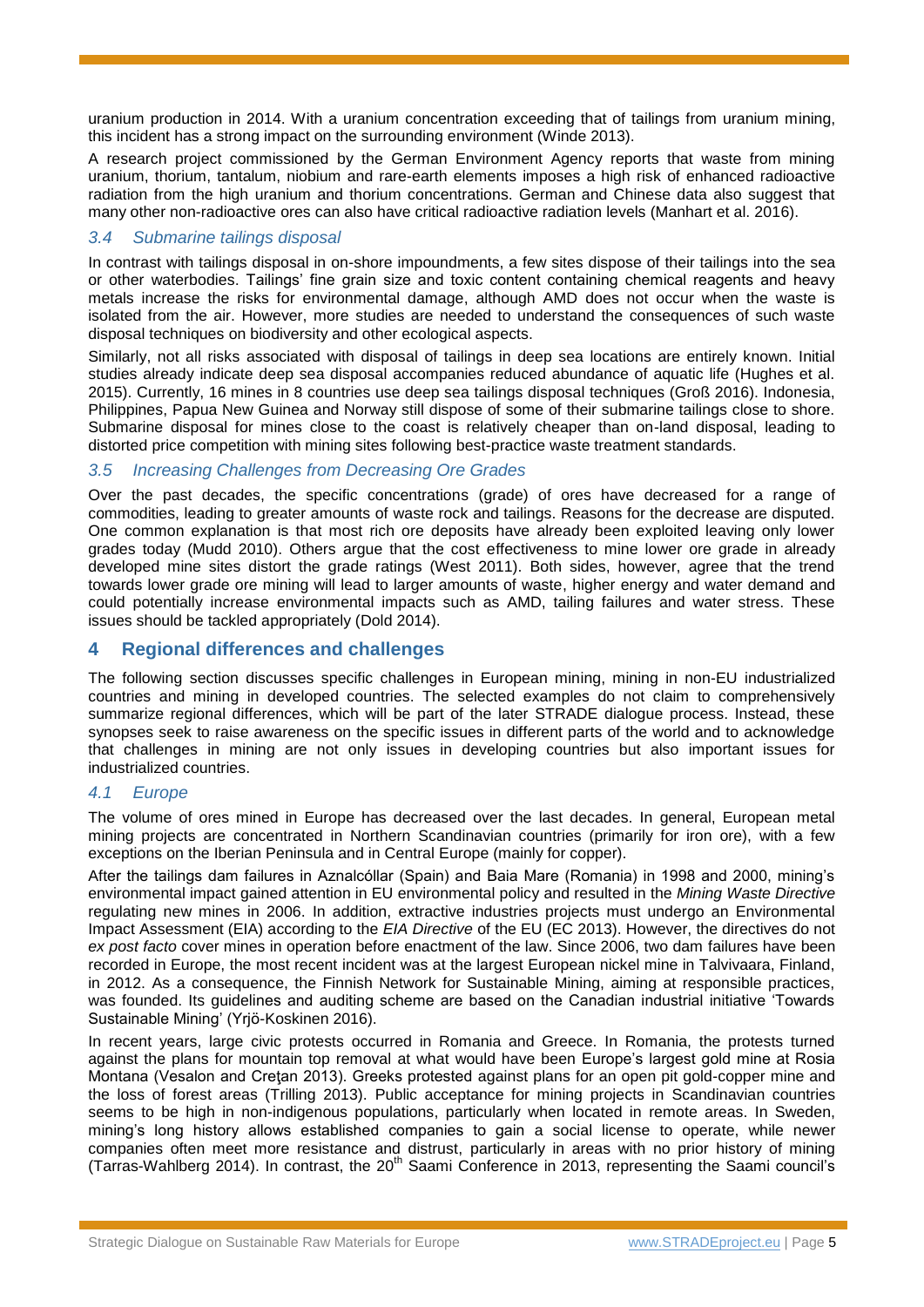member organisations in Scandinavia and Russia, stated that "resource extraction in the Saami territories today carries huge risks and little advantages", indicating low acceptance in the indigenous community.

In addition to its active and new mines, Europe has a huge legacy of abandoned mines. Estimates of acid leaks from abandoned mines across Europe range between 10 000 and 100 000 instances (Wolkersdorfer et al. 2006).

## *4.2 Other [Industrialized](http://www.linguee.de/englisch-deutsch/uebersetzung/industrialised+countries.html) countries*

Europe is no longer a major player in the ore mining industry. However, some industrialized countries, such as Canada, Australia or the United States, and emerging economies, such as China, Brazil and South-Africa, play a leading role in ore extraction.

In many mining regions in these countries, public awareness about mining practices cannot be as easily raised due to rather low population density and a less diverse economic situation, allowing old mining projects to be extended or new ones developed with less civic opposition. Nevertheless, the environmental impact in these regions remains the same as for areas with higher population densities.

Mining legacies play a huge role in the US, Canada, South Africa and Australia. For example, an abandoned mines inventory in Canada counted over 10 000 abandoned mines, many of which are affected by acid mine drainage (AMD) (Mackasey 2000). Australia estimates that it has 50 000 abandoned mines (Unger et al. 2012). Exemplifying a common problem, drinking water was contaminated in 2010 by AMD from the abandoned Brookstead tin mine in Tasmania (White 2013). The potential dangers of abandoned mines can further be seen in the United States' Gold King Mine wastewater spill in 2015, where a TSF failed during rehabilitation work and released 11 million litres of contaminated water into a river (Chief et al. 2015).

Tailing dam failures can also occur at active mines. In 2014, the open pit copper and gold mine at Mount Polley in Canada gained public attention after a major dam burst. The operator of the mine was an early stage member of the 'Towards Sustainable Mining' initiative. After the incident, the Initiative started to revise its tailings management guidelines (Mining Association of Canada 2015).

In Australia, mineral mining is a relevant part of the economy and mineral rents account for more than 5% of the gross domestic product (World Bank 2016). One major sustainability issue is the water stress in many arid mining regions which is addressed by the National Water Initiative and regional water allocation plans. Minerals industry sees a secure water supply as critical business risk that represents a significant potential constraint on further investment and expansion (Ernst & Young 2015). In line with this, the mining industry highlights the importance of water recovery and re-use technologies and the development of the Water Accounting Framework. (MCA 2016, IM4DC 2014)

## *4.3 Developing and emerging countries*

The specific challenges of responsible mining in developing and emerging countries is a complex issue. In this section, only two critical points will be discussed; later policy briefs will address this topic in detail.

Large scale mining (LSM) plays an import role in many developing and emerging countries. Although the environmental risks for LSM are in principal the same as for industrialised countries, insufficient regulatory implementation and low transparency in many developing and some emerging countries hinder implementing responsible mining practices. Thus, export and import countries face the common challenge of finding strategies to enhance environmental LSM performance in regions with inadequate consideration of social and environmental issues.

Another issue specific to developing countries is artisanal and small-scale mining (ASM). The metals gold, tantalum, tin and cobalt are in particular mined by ASM, with estimated shares at the global production of 15% to 30% (Manhart et al. 2015). For some countries and approximately 20 to 30 million miners globally, ASM provides an important income source. Estimates from 2009 assume that in Mongolia, two South-American and six African countries more than 10% of the population depend on ASM (Dorner et al. 2012). The environmental impact of ASM can be severe. For example, ASM mostly uses mercury instead of cyanide for gold extraction; it accounts for around 37% of global anthropogenic mercury emissions (UNIDO 2013). In 2016, the Peruvian Government declared a state of emergency in the region of Madre de Dios due to extremely high mercury concentrations from illegal gold mining. In addition, since ASM is informal, no rehabilitation measures exist, leaving behind disturbed landscapes after the exploitation of a deposit.

# **5 Policies and industry engagements for responsible mining**

The EU responded to the mining industry's environmental challenges by adopting the *Mining Waste Directive* in 2006 and demanding an obligatory Environmental Impact Assessment (EIA) for new mining sites and a Strategic Impact Assessment (SIA) for public plans that set frameworks for future activities with relevant environmental impacts. Addressing the environmental problems of imported raw materials, the European Raw Material Initiative sees that mining can and should contribute to sustainable development. The EU's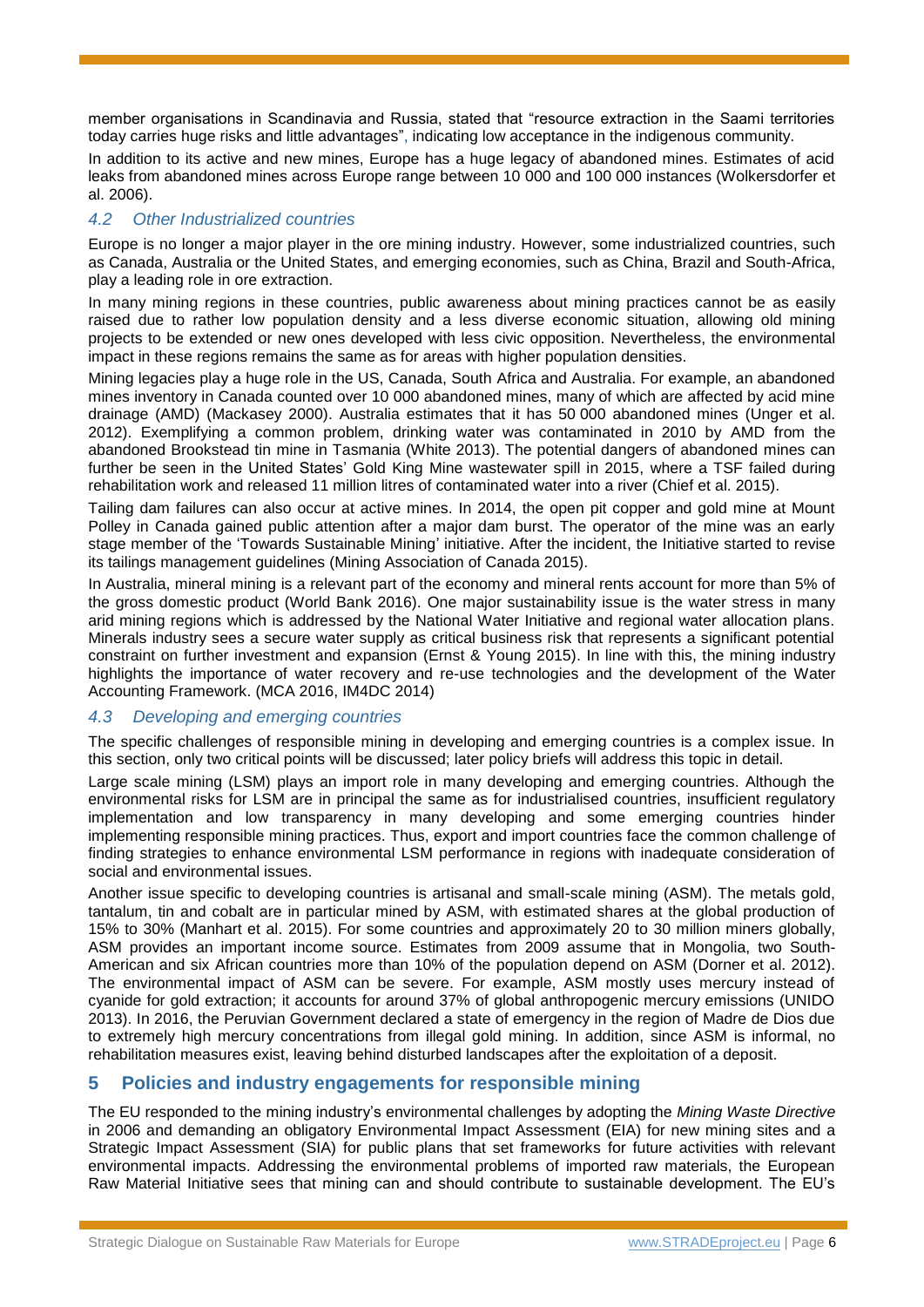development policy also has an important role to play in Raw Materials Diplomacy, building win-win situations for developing countries and the EU in the area of raw materials (RMI 2013). During its dialogue process, STRADE will discuss to what extent this target can be achieved and how the impact can be improved.

Most industrialized and developed countries have similarly adopted advanced regulations to improve environmental standards in mining. EU documents on best available techniques, the World Bank EHS Guidelines for Mining and guidelines from industrial associations such as the International Council on Metals and Mining (ICMM) and the Canadian 'Towards Sustainable Mining' program (TSM) document that technologies and management schemes for significantly reducing environmental impacts are available. The EU continues to fund various research projects on environmental technologies and policy strategies towards responsible mining. A deeper analysis of this EU engagement in responsible mining practice will be addressed in upcoming STRADE policy briefs.

Many examples and case studies provide evidence that sound planning and management can significantly reduce environmental risks. Generally, many large mining companies have worked hard to improve their environmental standards at large-scale mines over the last decade. Nevertheless, according to a 2012 review by the International Institute for Environment and Development (IIED), there are still difficulties in implementing, reporting, and ensuring consequences for non-compliance to the set of global rules for best practice on sustainable development and minerals that has emerged in the last decade (Buxton 2012). IIED concludes that capacity building is a highly relevant issue for future action, particularly in governments of countries with insufficient regulatory capacities and for small- and medium-sized mining companies with little knowledge on responsible mining practices.

The ASM sector also reveals significant social challenges, since currently up to 30 million workers and their families depend on ASM as an income source. Various diverse voluntary initiatives on standards, certification schemes and due diligence schemes, as well as government initiatives to grant artisanal miners title to deposits, contribute to improvements. However, the overall impact of these activities is still very limited (Buxton 2012).

A further challenge is the uneven competition; companies that invest in clean extraction technologies and better processing carry a financial burden for compliance due to a less favourable cost structure while others benefit from non-internalized external costs. The Mountain Pass Mine in the USA illustrates this very well. The mine produced rare earth elements until 2002, when it stopped extraction due to environmental concerns and competition from low-cost Chinese production. In 2011, the mine restarted production and opened new processing facilities to supply the domestic market and to allow the country to be less dependent on Chinese production. The operator of the mine invested in advanced techniques to improve the environmental performance according to legal requirements (Schüler et al. 2011). Through a variety of measures, the environmental impact of the mine was minimized. However, the investment did not pay off due to declining rare-earth prices in 2012 and strong Chinese competition; in January 2016 the company declared bankruptcy.

From a mid-term and long-term perspective, reducing environmental risks and impacts of mining operations lies in mining companies' interests, though they may have to invest significant financial resources in the short term. In the case of accidents, the costs of cleaning, repairs and fines may far outreach this initial investment – at least when operating in countries with effective governance regimes. For example, Samarco, the operator of a Brazilian mine that caused the catastrophe at Rio Doce in 2015, has to pay over USD 6 billion in reparations (Ker 2016).

Some mining companies have also recognized that sustainable development is an essential part of operational risk management. Such risk mitigation goes beyond tailings management to also address factors like increased water and energy scarcity (Buxton 2012). In line with this, ICMM and TSM responded to pollution from tailing failures in Brazil in 2015 and in Mount Polley/Canada in 2014 with a revision of their tailing management guidelines (ICMM 2015; TSM 2015).

A deeper analysis of governmental policies and industry's action aimed at sustainable development will discussed in subsequent STRADE policy briefs and workshops.

## **6 Conclusion**

Despite large improvements in national legal requirements and industry engagement and manifold examples of successfully implementing responsible mining practices in the last decade, mining in the  $21<sup>st</sup>$  century can still be greatly improved. Countries lacking governance capacities, mining companies needing more resources for environmental management practices and old mining sites with poor technical levels all offer many areas to improve mining. Since these factors play a significant role across many raw-material exporting countries, a significant share of Europe's mineral imports is assumed to come from poorly managed mining sites that could cause detrimental environmental impacts.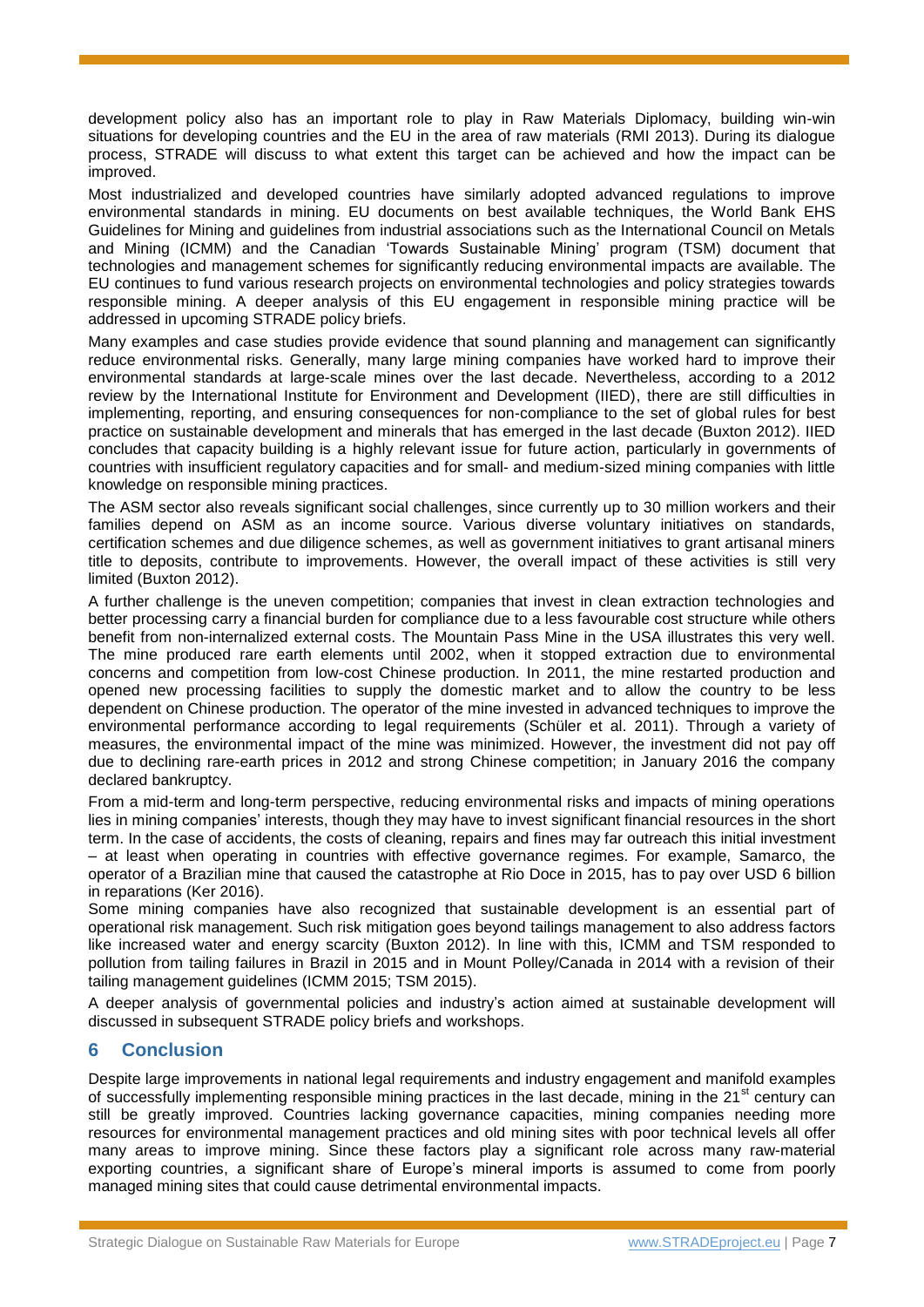The most relevant environmental impacts mainly occurring at poorly managed mining sites – especially groundwater contamination by acid mine drainage and tailing dam failures, soil contamination from dust and erosion, damage of ecosystems, loss of agricultural land and ecological disaster from tailing dam bursts – need to be tackled by international, EU and national policies. Such environmental protections would not only benefit the environment but also the population most severely affected by mining.

The EU responded to the environmental challenges from mining waste facilities within the EU by the *Mining Waste Directive* in 2006 and the obligatory Environmental Impact Assessment (EIA) for new mining activities. EU member states are responsible for implementing the Directives into their national laws. This legal framework along with EU-funded research projects on responsible mining provides a good basis for reducing environmental impact from mining.

Addressing the environmental problems of imported raw materials, the European Raw Material Initiative promotes 'sustainable development' without formulating precise targets and policy instruments. STRADE will take up this issue in its dialogue process.

The STRADE project investigates policy options for minimizing adverse environmental impacts and maximizing societal benefits from mining and seeks integrated policy measures which consider all aspects of sustainability: ecological, social and economic issues. Therefore, the strategies developed under STRADE will be derived through stakeholder dialogues that engage participants from governments, industry, science and CSO's. New cooperation and business models are sought to unite economic, ecologic and social requirements. In this respect, following policy briefs will provide an analysis of socio-economic impacts from mineral mining and an analysis of voluntary initiatives and EU policies in the minerals sector aiming at environmental improvements.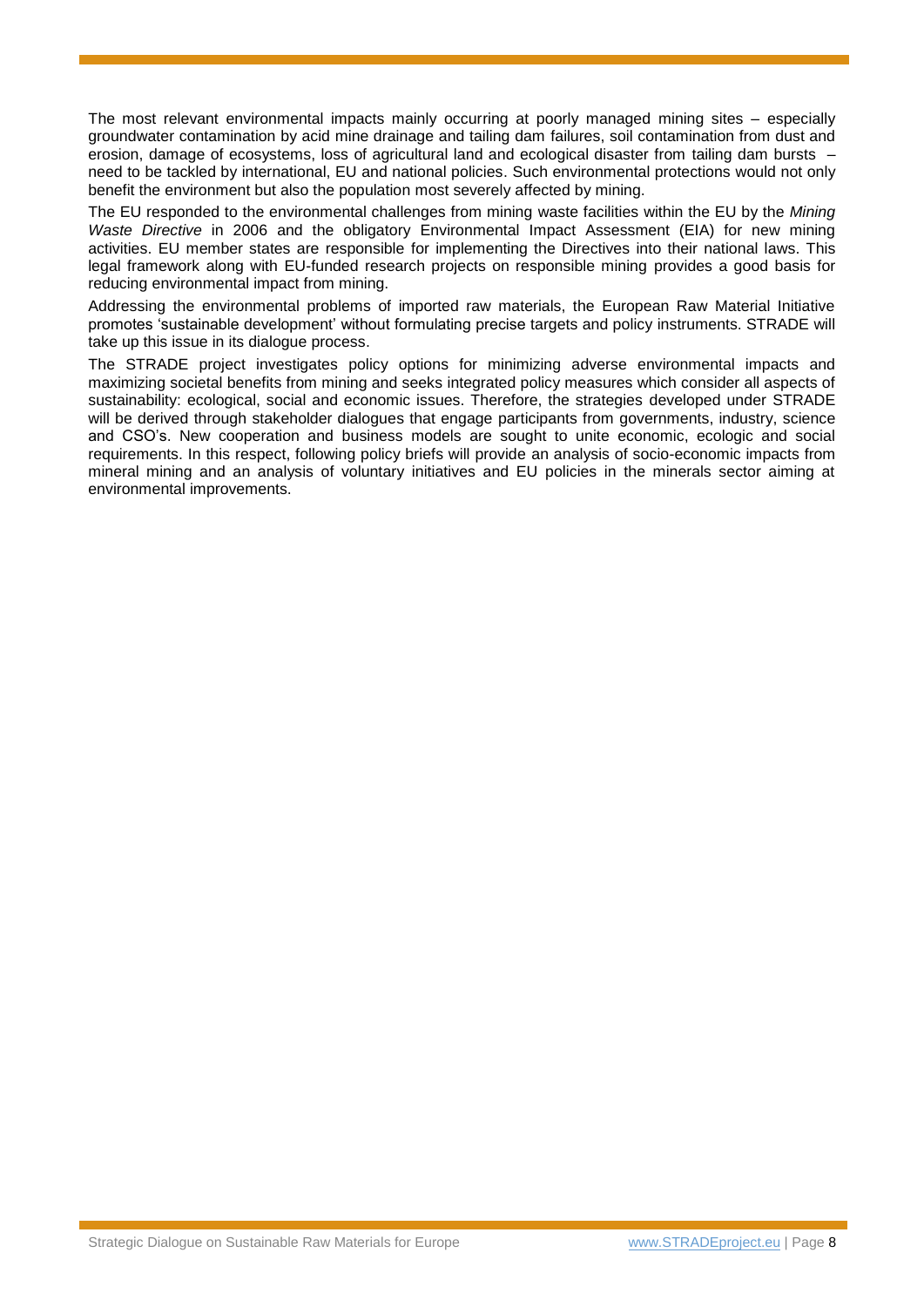#### **References**

- Azam, S. and Q. Li (2010): Tailings Dam Failures: A Review of the Last One Hundred Years. In: Geotechnical News: 50- 53.
- Buxton, A (2015): MMSD+10: Reflecting on a decade. IIE D Discussion Paper, International Institute for Environment and Development, London. Internet:<http://pubs.iied.org/pdfs/16041IIED.pdf> (last visited 29.08.2016).
- Chief, K., Artiola, J.F., Wilkinson, S.T., Beamer, P., Maier, R.M. (2015) Understanding the Gold King Mine Spill. Internet: [http://www.superfund.pharmacy.arizona.edu/sites/default/files/u43/gold\\_king\\_mine\\_spill.pdf](http://www.superfund.pharmacy.arizona.edu/sites/default/files/u43/gold_king_mine_spill.pdf) (last visited 01.07.2016).
- Davies, M. (2011): Filtered Dry Stacked Tailings The Fundamentals. Proceedings Tailings and Mine Waste 2011 Vancouver, BC, November 6 to 9, 2011. Internet:

<http://www.infomine.com/library/publications/docs/davies2011.pdf> (last visited 13.07.2016).

- Dold, B: (2014): Submarine Tailings Disposal (STD)—A Review. In: Minerals 2014, 4, 642-666.
- Dorner, U., Franken, G., Liedtke, M. and Sievers, H. (2012): POLINARES working paper n. 19. March 2012. Artisanal and Small-Scale Mining (ASM). Internet: [http://www.polinares.eu/docs/d2-1/polinares\\_wp2\\_chapter7.pdf](http://www.polinares.eu/docs/d2-1/polinares_wp2_chapter7.pdf) (aufgerufen am 19.07.2016).
- Environment Agency (UK) (2008): Abandoned mines and the water environment. Science project SC030136-41. Internet:

[https://www.gov.uk/government/uploads/system/uploads/attachment\\_data/file/291482/LIT\\_8879\\_df7d5c.pdf](https://www.gov.uk/government/uploads/system/uploads/attachment_data/file/291482/LIT_8879_df7d5c.pdf) (last visited 13.07.2016).

- ELAW Environmental Law Alliance Worldwide (2010): Guidebook for Evaluating Mining Project EIAs. Internet: <http://www.elaw.org/files/mining-eia-guidebook/Chapter1.pdf> (last visited 21.06.2016).
- Ernst & Young (2015): Business risks facing mining and metals 2015–2016 Moving from the back seat to the driver's seat. Internet: [http://www.ey.com/Publication/vwLUAssets/EY-business-risks-in-mining-and-metals-2015-](http://www.ey.com/Publication/vwLUAssets/EY-business-risks-in-mining-and-metals-2015-2016/$FILE/EY-business-risks-in-mining-and-metals-2015-2016.pdf) [2016/\\$FILE/EY-business-risks-in-mining-and-metals-2015-2016.pdf](http://www.ey.com/Publication/vwLUAssets/EY-business-risks-in-mining-and-metals-2015-2016/$FILE/EY-business-risks-in-mining-and-metals-2015-2016.pdf) (last visited 29.08.2016).
- European Commission (2013): Environmental Impact Assessment of Projects. Ruling the court of justice. Internet: [http://ec.europa.eu/environment/eia/pdf/eia\\_case\\_law.pdf](http://ec.europa.eu/environment/eia/pdf/eia_case_law.pdf) (last visited 14.07.2016).
- European Commission (2016): Best Available Techniques Reference Document for the Management of Waste from the Extractive Industries in accordance with Directive 2006/21/EC. Internet:

[http://susproc.jrc.ec.europa.eu/activities/waste/documents/MWEI\\_BREF\\_Draft.pdf](http://susproc.jrc.ec.europa.eu/activities/waste/documents/MWEI_BREF_Draft.pdf) (last visited 29.08.2016). FAZ Frankfurter Allgemeine Zeitung (2015): Viele sprechen von einem "brasilianischen Fukushima". (translated: *Many speak of a "Brazilian Fukushima").* Internet: [http://www.faz.net/aktuell/gesellschaft/umweltkatastrophe-nach](http://www.faz.net/aktuell/gesellschaft/umweltkatastrophe-nach-dammbruch-in-brasilien-13939330.html)[dammbruch-in-brasilien-13939330.html](http://www.faz.net/aktuell/gesellschaft/umweltkatastrophe-nach-dammbruch-in-brasilien-13939330.html) (last visited 13.07.2016).

- Groß, O. (2016): Bloß weg damit Industrieabfälle aus dem Bergbau landen oft im Meer. In: iz3w 454, Mai / Juni.
- ICMM 2015: Annual Review 2015 A global approach to collaboration, [http://www.icmm.com/publications/annual](http://www.icmm.com/publications/annual-review-2015)[review-2015](http://www.icmm.com/publications/annual-review-2015)
- IM4DC (2014): International Mining for Development Centre: Mining and sustainability: experience from Australia, Mendoza 17.4.2014: [www.im4dc.org](http://www.im4dc.org/)
- Ker, P. (2016): New setback for BHP Billiton as Samarco deal is overturned. Internet: [http://www.smh.com.au/business/mining-and-resources/new-setback-for-bhp-billiton-as-samarco-deal-is](http://www.smh.com.au/business/mining-and-resources/new-setback-for-bhp-billiton-as-samarco-deal-is-overturned-20160701-gpw53g.html)[overturned-20160701-gpw53g.html](http://www.smh.com.au/business/mining-and-resources/new-setback-for-bhp-billiton-as-samarco-deal-is-overturned-20160701-gpw53g.html) (last visited 19.07.2016).
- Kneen, M.A., Ojelede, M.E. and Annegarn, H.J. (2015): Housing and population sprawl near tailings storage facilities in the Witwatersrand: 1952 to current. In: South African Journal of Science 111(11/12), Art. #2014-0186: http://dx.doi.org/10.17159/ sajs.2015/20140186 (last visited 01.07.2016)
- Mackasey, W.O. (2000): Abandoned Mines In Canada Prepared For MiningWatch Canada. Internet: [http://miningwatch.ca/sites/default/files/mackasey\\_abandoned\\_mines.pdf](http://miningwatch.ca/sites/default/files/mackasey_abandoned_mines.pdf) (last visited 01.07.2016).
- Manhart, A., Gandenberger, c.; Bodenheimer, M., Rüttinger, L., Griestop, L (2015).: Ungewollte Verschiebungseffekt4 durch Standards und Zertifizierung – Relevanz und Lösungsansätze für den Beeich der abiotischen Rohstoffe. RohPolRess-Kurzanalyse. Internet: [https://www.umweltbundesamt.de/dokument/die-debatte-um-konfliktrohstoffe](https://www.umweltbundesamt.de/dokument/die-debatte-um-konfliktrohstoffe-moegliche-bezuege)[moegliche-bezuege](https://www.umweltbundesamt.de/dokument/die-debatte-um-konfliktrohstoffe-moegliche-bezuege) (Last visited 19.07.2016).
- Manhart, A.; Oeko-Institut, ifeu, project consult (2016): Bewertung ökologische Risiken bei der Primärgewinnung abiotischer Rohstoffe – Methodenvorschlag für einen rohstoffspezifischen Ansatz. Teilbericht des Projektes Erörterung ökologischer Grenzen der Primärrohstoffgewinnung und Entwicklung einer Methode zur Bewertung der ökologischen Rohstoffverfügbarkeit zur Weiterentwicklung des Kritikalitätskonzeptes (ÖkoRess). (translated*: Evaluation of ecological risks in the primary production of abiotic raw materials – Method suggestion for a commodity-specific approach. Intermediate report of the project for the evaluation of ecological limits in primary*  resource extraction and development of a method for the evaluation of ecological resource availability for further *development of the criticality concept)* 25.6.2016, unpublished intermediate report for the German Environment Agency
- MCA (2016): Water stewardship, [http://www.minerals.org.au/policy\\_focus/water\\_stewardship/](http://www.minerals.org.au/policy_focus/water_stewardship/) (last visited 27.6.2016)
- Mining Association of Canada (2015): Independent Task Force on Towards Sustainable Mining's Tailings Management System Tables Report and Recommendations with MAC Board. Internet: [http://mining.ca/news-events/press](http://mining.ca/news-events/press-releases/independent-task-force-towards-sustainable-mining%E2%80%99s-tailings-management)[releases/independent-task-force-towards-sustainable-mining%E2%80%99s-tailings-management](http://mining.ca/news-events/press-releases/independent-task-force-towards-sustainable-mining%E2%80%99s-tailings-management) (last visited 19.07.2016).
- Mining Weekly (2010): Rising acid mine water could be 'catastrophic' for Johannesburg, 21.7.2010, http://www.miningweekly.com/article/rising-acid-mine-water-threat-to-joburg-2010-07-21/rep\_id:3650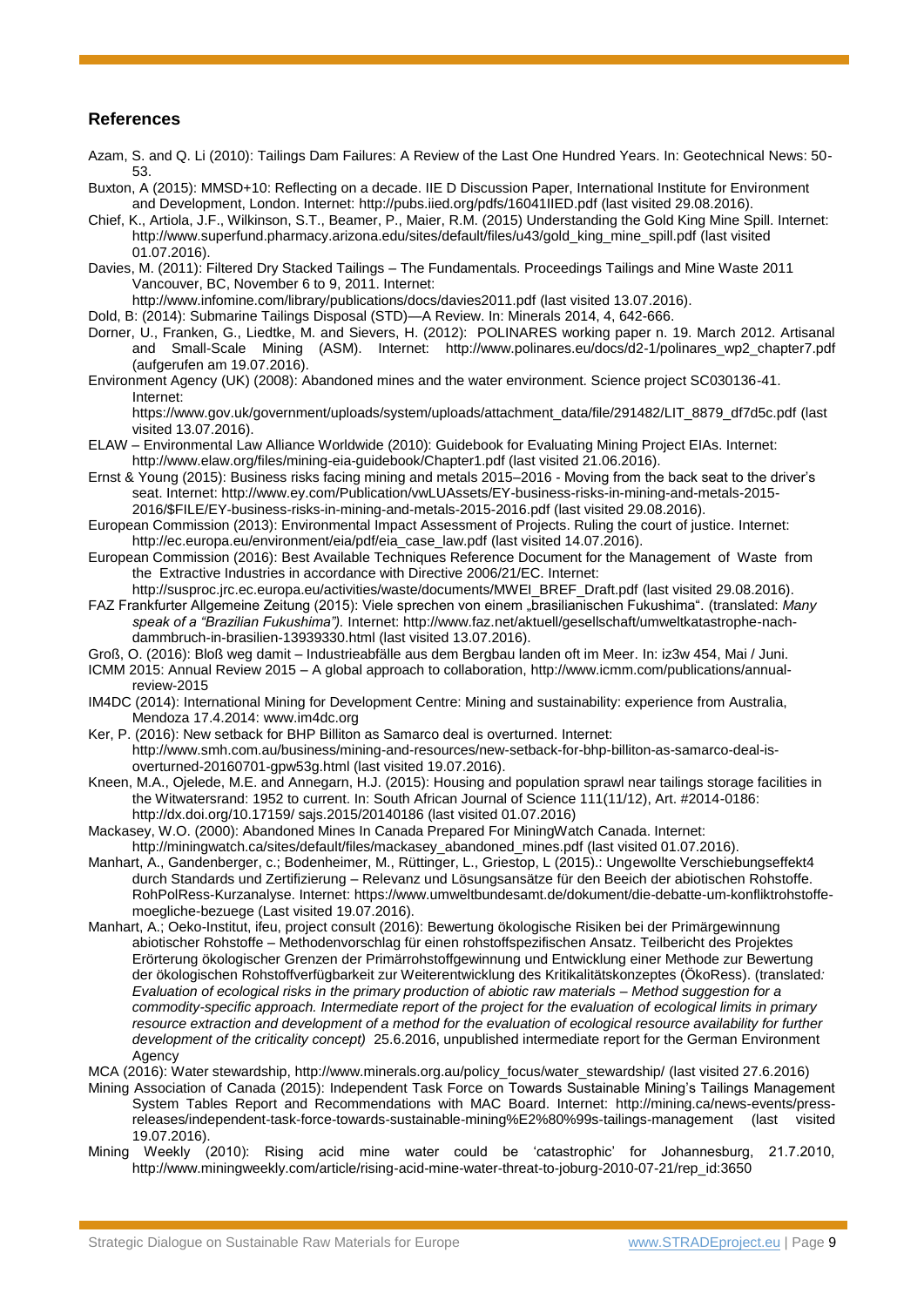- Mudd, G.M. (2010): The Environmental sustainability of mining in Australia: key mega-trends and looming constraints. In: Resources Policy 35: 98–115.
- Neves, A.C., Nunes, F.P., de Carvalho, F.A., Fernandes, G.W. (2016): Neglect of ecosystems services by mining, and the worst environmental disaster in Brazil. In: Natureza & Conservação 14(1): 24-27.
- Priester, M. und P. Dolega. (2015): Bergbauliche Reststoffe –Teilprojektbericht ÖkoRess. *(*translated*: Residual materials in mining – Intermediary report ÖkoRess.)* Berlin. Internet: [https://www.umweltbundesamt.de/dokument/oekoress](https://www.umweltbundesamt.de/dokument/oekoress-teilbericht-bergbauliche-reststoffe-dr)[teilbericht-bergbauliche-reststoffe-dr](https://www.umweltbundesamt.de/dokument/oekoress-teilbericht-bergbauliche-reststoffe-dr) (last visited 27.06.2016).
- Rico, M. et al. (2008): Reported tailings dam failures: A review of the European incidents in the worldwide context. In: Journal of Hazardous Materials Volume 152, Issue 2: 846–852.
- Saami Conference 2013. (2013): The Saami Conference, Declaration, Murmansk, 2,-4.5.2013. Internet: http://www.saamicouncil.net/fileadmin/user\_upload/Documents/Julgg%C3%A1%C5%A1tusat/SR\_mall- \_Kuellnegk\_Neark\_Declaration\_\_2013.pdf.
- Schüler, D.; Buchert, M.; Ran,L.; Dittrich, S. und Merz, C. (2011): Study on Rare Earth and Their Recycling. Final Report for the Greens/EFA Group in the European Parliament and Öko-Institut. [http://www.oeko.de/oekodoc/1112/2011-](http://www.oeko.de/oekodoc/1112/2011-003-en.pdf) [003-en.pdf](http://www.oeko.de/oekodoc/1112/2011-003-en.pdf)
- Tarras-Wahlberg, H.N. (2014): Social license to mine in Sweden: do companies go the extra mile to gain community acceptance? In: Mineral Economics. Volume 27, Issue 2: 143-147.
- Trilling, D. (2013): All that glitters. In: New Statesman; 6/21/2013, Vol. 142 Issue 5163: 30-33.
- TSM (2015): Report of the TSM Tailings Review Task Force. Recommendations to Strengthen the Mining Association of Canada's Tailings Management Requirements and Guidance. November 2015.
- UNDP (2016): Mapping Mining to the Sustainable Development Goals: A Preliminary Atlas. [http://unsdsn.org/wp](http://unsdsn.org/wp-content/uploads/2016/01/160115-Atlas_full.pdf)[content/uploads/2016/01/160115-Atlas\\_full.pdf](http://unsdsn.org/wp-content/uploads/2016/01/160115-Atlas_full.pdf) (last visited 13.07.2016).
- UNEP (2010): Sick Water? The Central Role of Wastewater Management is Sustainable Development. A Rapid Response Assessment. United Nations Environment Programme, UN-HABITAT, GRID-Arendal. Internet: [http://www.unep.org/pdf/SickWater\\_screen.pdf](http://www.unep.org/pdf/SickWater_screen.pdf) (last visited 18.07.2016).
- Unger, C., Lechner, A.M., Glenn, V., Edraki, M., Mulligan, D.R. (2012): Life-of-Mine Conference 2012 Mapping and Prioritising Rehabilitation of Abandoned Mines in Australia. Internet: <http://www.cmlr.uq.edu.au/filething/get/18451/LOM%20Paper%20Unger%20et%20al%20July%202012-1.pdf> (last visited 01.07.2016).
- UNIDO (2013): UNIDO and Mercury. Internet:

https://www.unido.org/fileadmin/user\_media\_upgrade/What\_we\_do/Topics/Resource-efficient\_low[carbon\\_production/201312\\_mercury\\_final\\_web.pdf \(last visited 27.06.2016\)](https://www.unido.org/fileadmin/user_media_upgrade/What_we_do/Topics/Resource-efficient__low-carbon_production/201312_mercury_final_web.pdf%20(last%20visited%2027.06.2016))

- Vesalon, L. and R.Cretan (2013): Mono-industrialism and the Struggle for Alternative Development: the Case of the Roşia Montană Gold-mining Project. In: Tijdschrift voor economische en sociale geografie Volume 104, Issue 5: 539–555.
- Walz, R., M. Bodenheimer and C. Gandenberger (2016): Kritikalität und Positionalität: Was ist kritisch für wen und weshalb? *(*translated: *Criticality and positionality: What is critical for whom and why?)* In: Exner, A., M. Held, K. Kümmerer (Hrsg.): Kritische Metalle in der Großen Transformation (translated: *Critical metals in the great transformation*): 19-38.
- West, J. (2011): Decreasing Metal Ore Grades Are They Really Being Driven by the Depletion of High-Grade Deposits? In: Journal of Industrial Ecology, Volume 15, Number 2: 165-168.
- White, R. (2013): Resource Extraction Leaves Something Behind: Environmental Justice and Mining In: International Journal for Crime and Justice 2(1): 50-64.
- Widerlund, A., Öhlander, B. und Ecke, F. (2014): Environmental Aspects of Mining. Mining and Sustainable Development. Internet: [http://www.ltu.se/cms\\_fs/1.124549!/file/rapport%20Environmental%20Aspects%20of%](http://www.ltu.se/cms_fs/1.124549!/file/rapport%20Environmental%20Aspects%20of%25%2020mining_low.pdf)  [20mining\\_low.pdf](http://www.ltu.se/cms_fs/1.124549!/file/rapport%20Environmental%20Aspects%20of%25%2020mining_low.pdf) (aufgerufen am 15.05.2016)
- Winde, F. (2013): Uranium pollution of water a global perspective on the situation in South Africa. Internet: [http://dspace.nwu.ac.za/bitstream/handle/10394/10274/Winde\\_F.pdf?sequence=1&isAllowed=y](http://dspace.nwu.ac.za/bitstream/handle/10394/10274/Winde_F.pdf?sequence=1&isAllowed=y) (last visited 01.07.2016).
- Wolkersdorfer, C. und R. Bowell (2005): Contemporary Reviews of Mine Water Studies in Europe. In: Mine Water and the Environment 24.
- World Bank (2016): Total Natural Resources Rent (%). Internet:
- <http://data.worldbank.org/indicator/NY.GDP.TOTL.RT.ZS> (last visited 19.07.2016).
- Yrjö-Koskinen (2016): Introduction to the Finnish Network for Sustainable Mining. Internet: <http://www.osce.org/pc/218376?download=true> (last visited 19.07.2016)